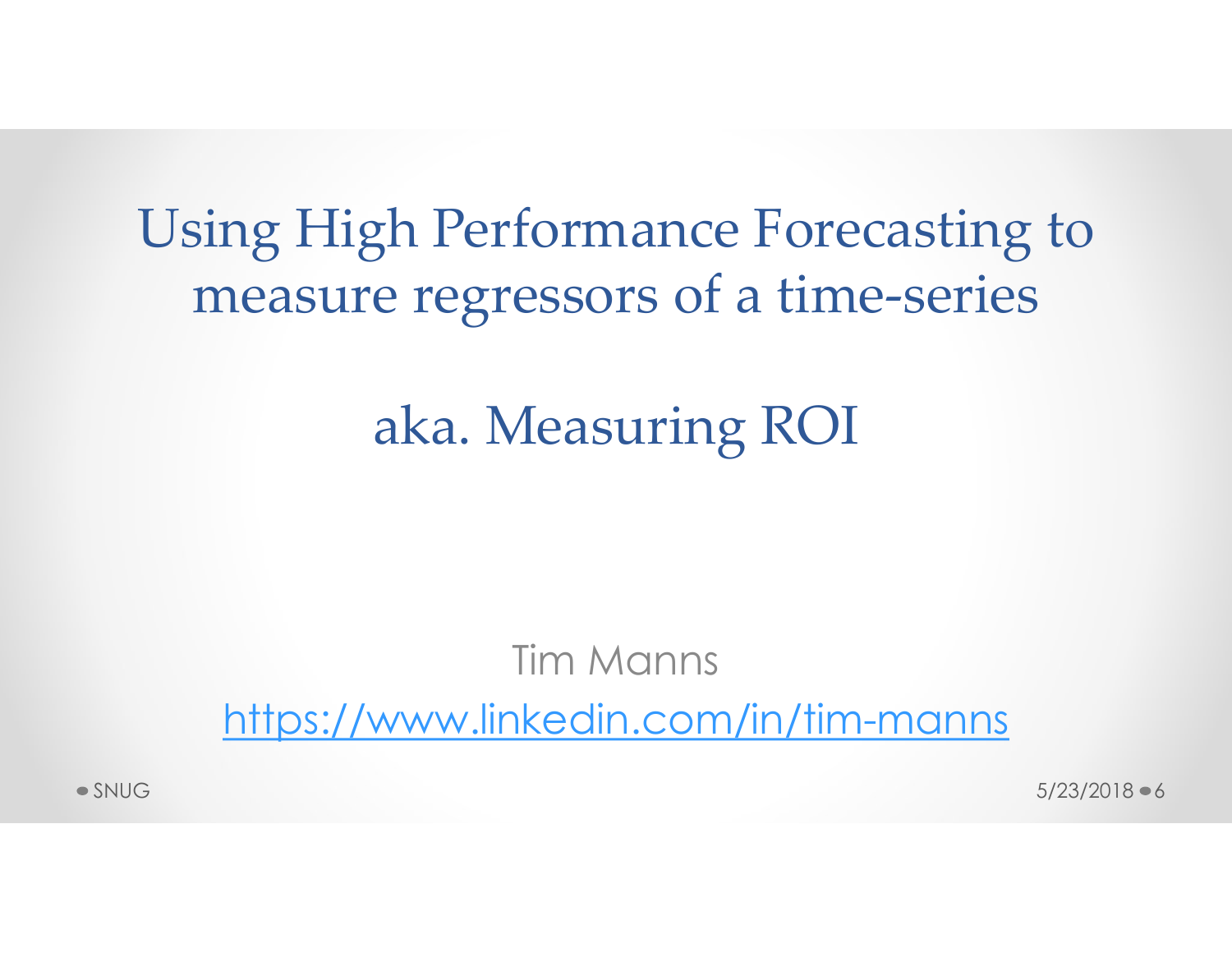Business Problems:

"why are our sales down 10% this month?"

"we just invested in staff training, what has been the impact upon sales or net promoter score (NPS)?" "we just invested in staff training, what has been<br>the impact upon sales or net promoter score<br>(NPS)?"<br>"Is online advertising better than radio?"<br>SNUG 5/23/2018 \*7

"Is online advertising better than radio?"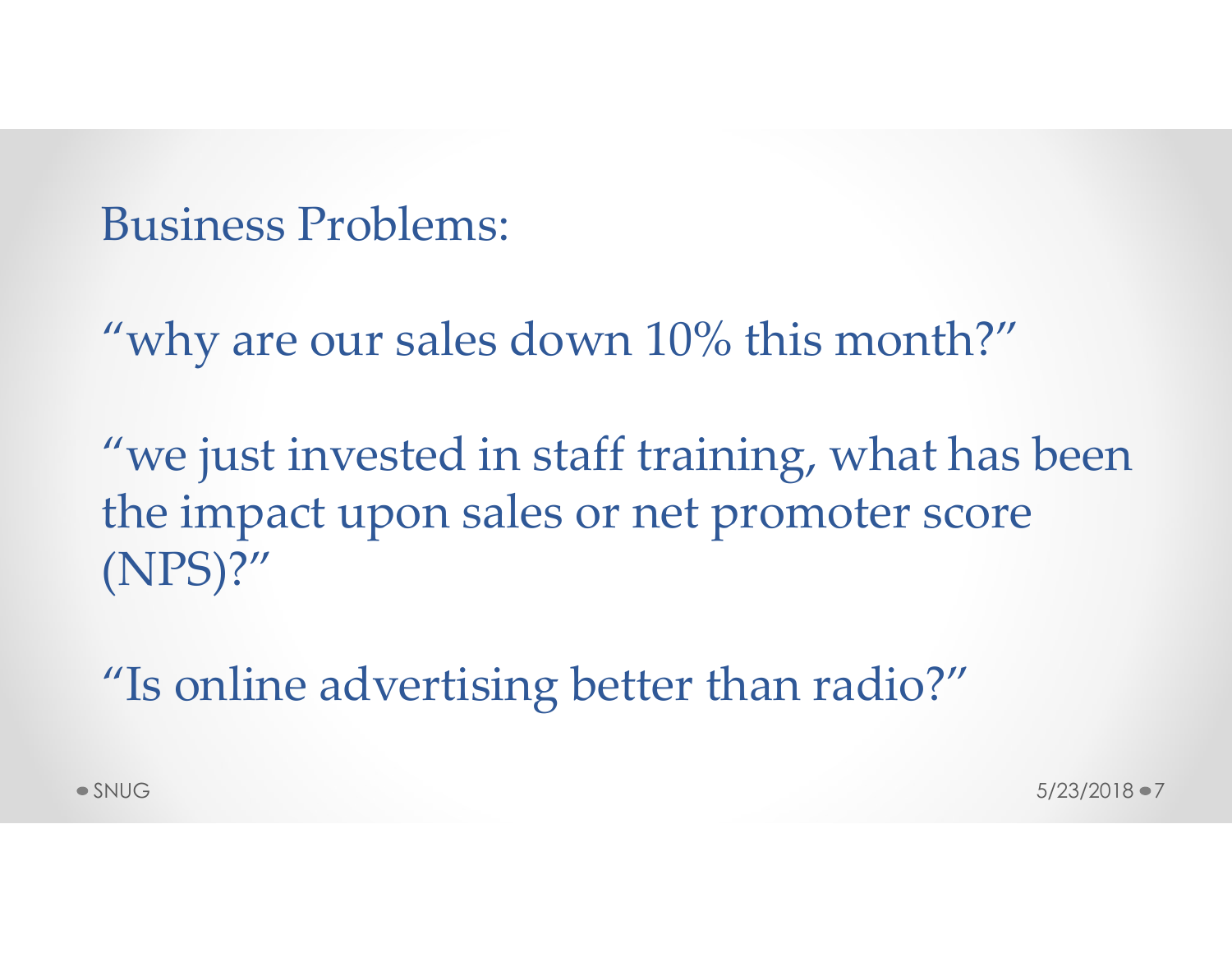## Why use forecasting?

Why use forecasting?<br>- business performance often has seasonality, especially in<br>retail industry. retail industry. Why use forecasting?<br>
- business performance often has seasonality, especially in<br>
retail industry.<br>
- activities can have lag/delay until influence is observed.<br>
- although, recent activities are usually powerful USE forecasting?<br>
ess performance often has seasonality, especially in<br>
dustry.<br>
ties can have lag/delay until influence is observed.<br>
- although, recent activities are usually powerful<br>
pusiness questions are often 'what-

- business performance often has seasonality, espectrail industry.<br>
- activities can have lag/delay until influence is observatively.<br>
- activities can have lag/delay until influence is observatively.<br>
- although, recent a retail industry.<br>
- activities can have lag/delay until influence is observe<br>
- although, recent activities are usually powerfu<br>
- next business questions are often 'what-if'<br>
- IOT places greater focus upon time series da - activities can have lag/delay until influence is observed.<br>
- although, recent activities are usually powerful<br>
- next business questions are often 'what-if'<br>
- IOT places greater focus upon time series data.<br>
SNUG S/23/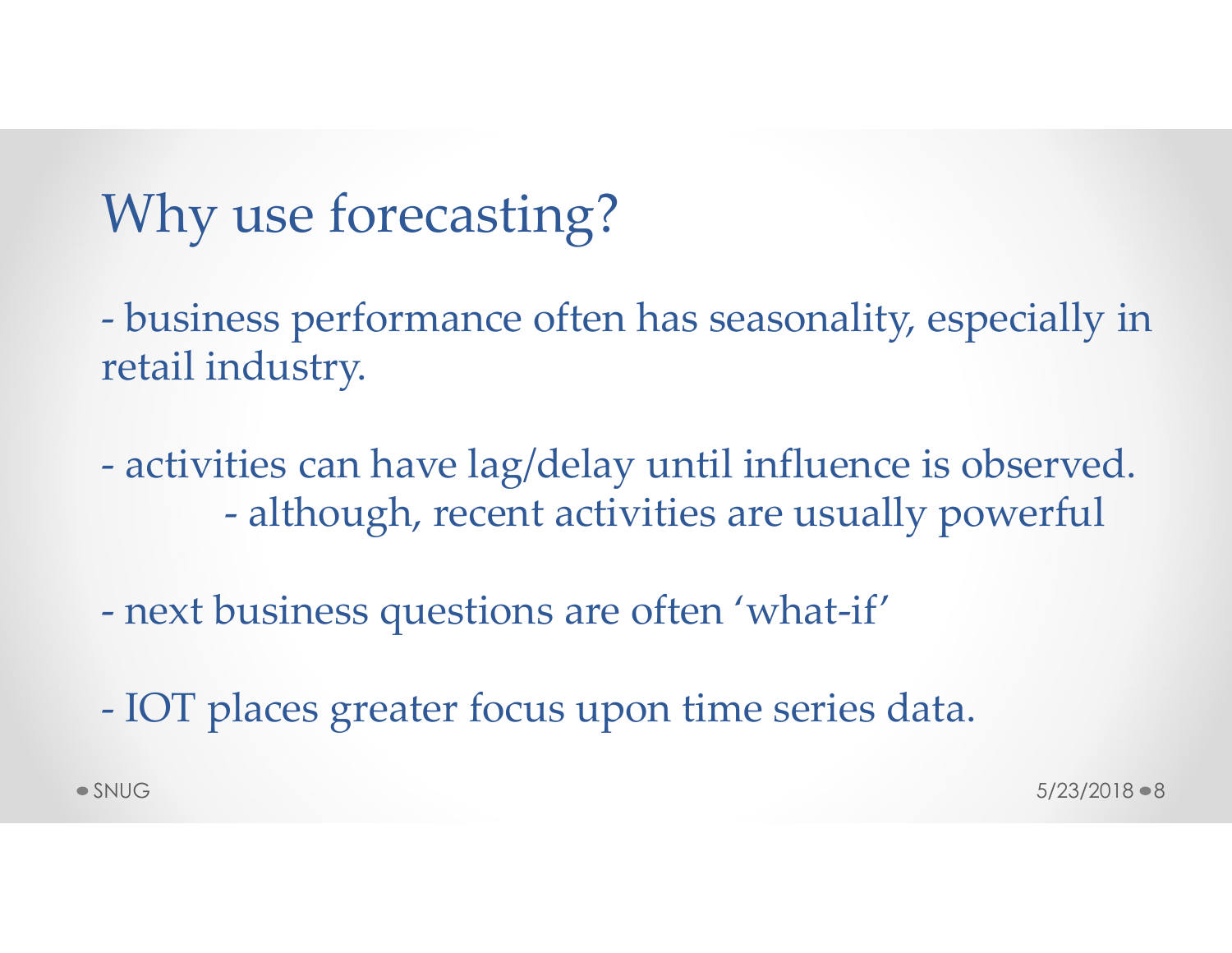## Which forecasting approach to use?

Which forecasting approach to use?<br>- structural time series models are similar to multiple regression<br>whereby the coefficients vary over time. whereby the coefficients vary over time.

Which forecasting approach to use?<br>
- structural time series models are similar to multiple regression<br>
whereby the coefficients vary over time.<br>
- the use of 'multiple regressions' (ie. components/layers) allows us to<br>
in individually measure trend, seasonal and cycle.

Which forecasting approach to use?<br>
- structural time series models are similar to multiple regression<br>
whereby the coefficients vary over time.<br>
- the use of 'multiple regressions' (ie. components/layers) allows us to<br>
in more likely we can achieve an accurate forecast (we can better understand errors in each component). whereby the coefficients vary over time.<br>
- the use of 'multiple regressions' (ie. components/layers)<br>
individually measure trend, seasonal and cycle.<br>
- By investing energy in understanding each component,<br>
more likely we - the use of 'multiple regressions' (ie. components/layers) allows us to individually measure trend, seasonal and cycle.<br>
- By investing energy in understanding each component/layer it is more likely we can achieve an accu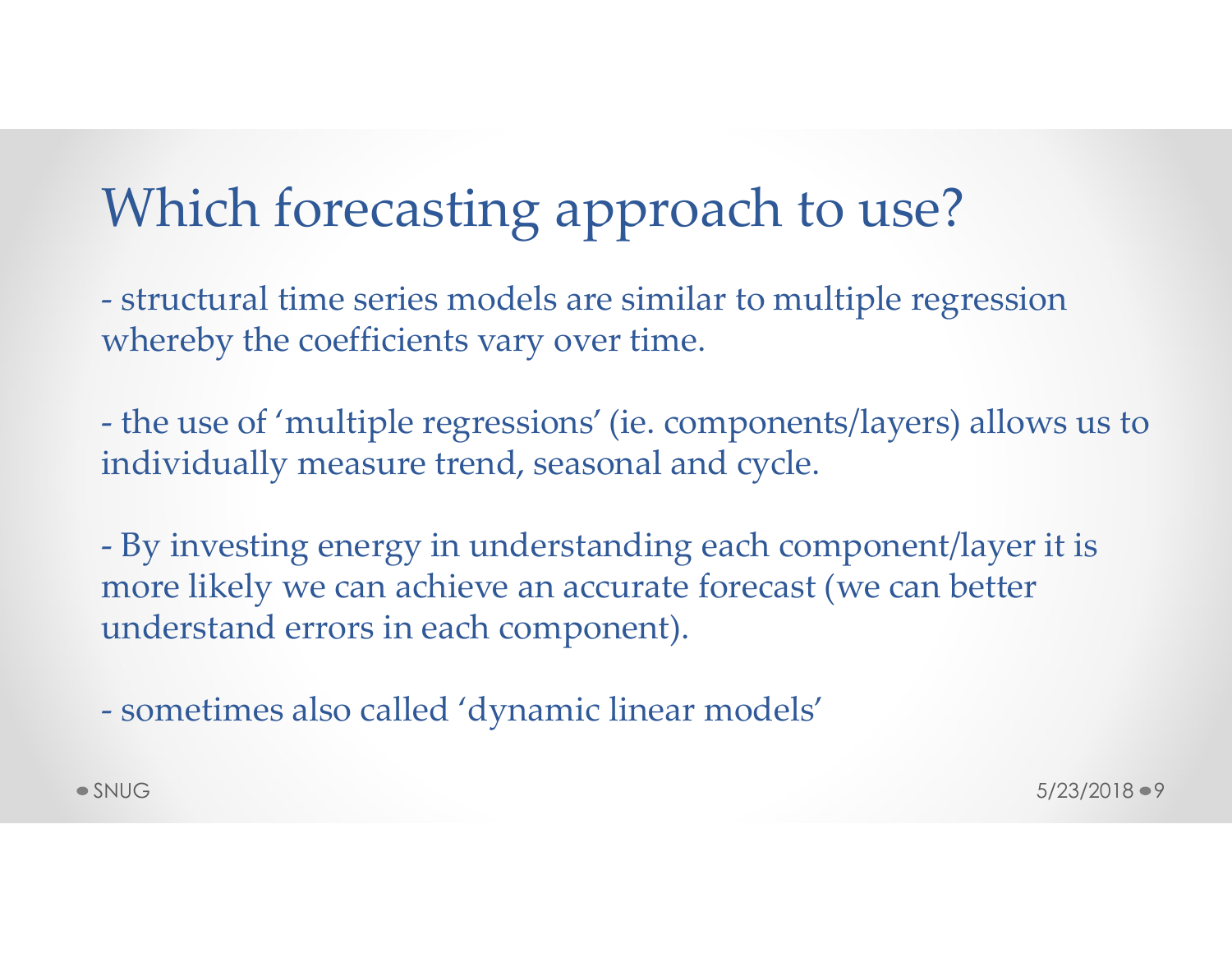## Unobserved Components Model (UCM)

Unobserved Components Model (UCM)<br>- SAS's Unobserved Components Model (UCM) is an implementation<br>of this structural time series forecasting approach.<br>it can be used to additively decompose a time series (say bistorial) of this structural time series forecasting approach.

Unobserved Components Model (UCM)<br>- sAS's Unobserved Components Model (UCM) is an implementation<br>of this structural time series forecasting approach.<br>- it can be used to additively decompose a time series (say, historical<br> unit sales) into components for trend, season, cycle, and irregular movements. **CITODSETVEG COITIPOITEITTS IVIOGET (UCIVI)**<br>- SAS's Unobserved Components Model (UCM) is an implementation<br>of this structural time series forecasting approach.<br>- it can be used to additively decompose a time series (say, - it can be used to additively decompose a time series (say, historical unit sales) into components for trend, season, cycle, and irregular movements.<br>
- we can also include additional input variables (regressors) that can

also be represented in the time series forecast components. For example, marketing spend.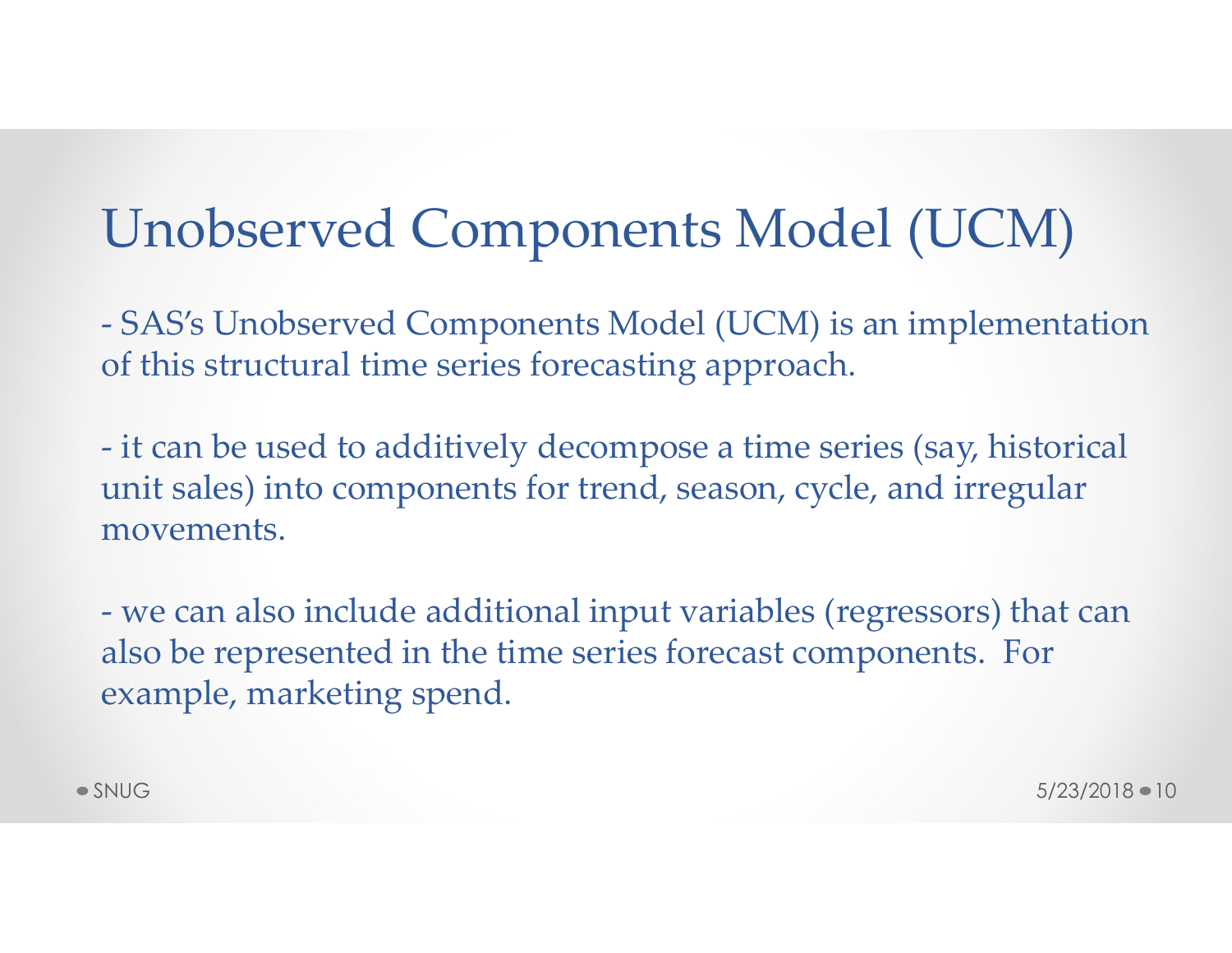## First Steps: Can we forecast it anyway?

First Steps: Can we forecast it anyway?<br>- we can claim we understand influences upon unit sales if we can<br>accurately forecast it. accurately forecast it.

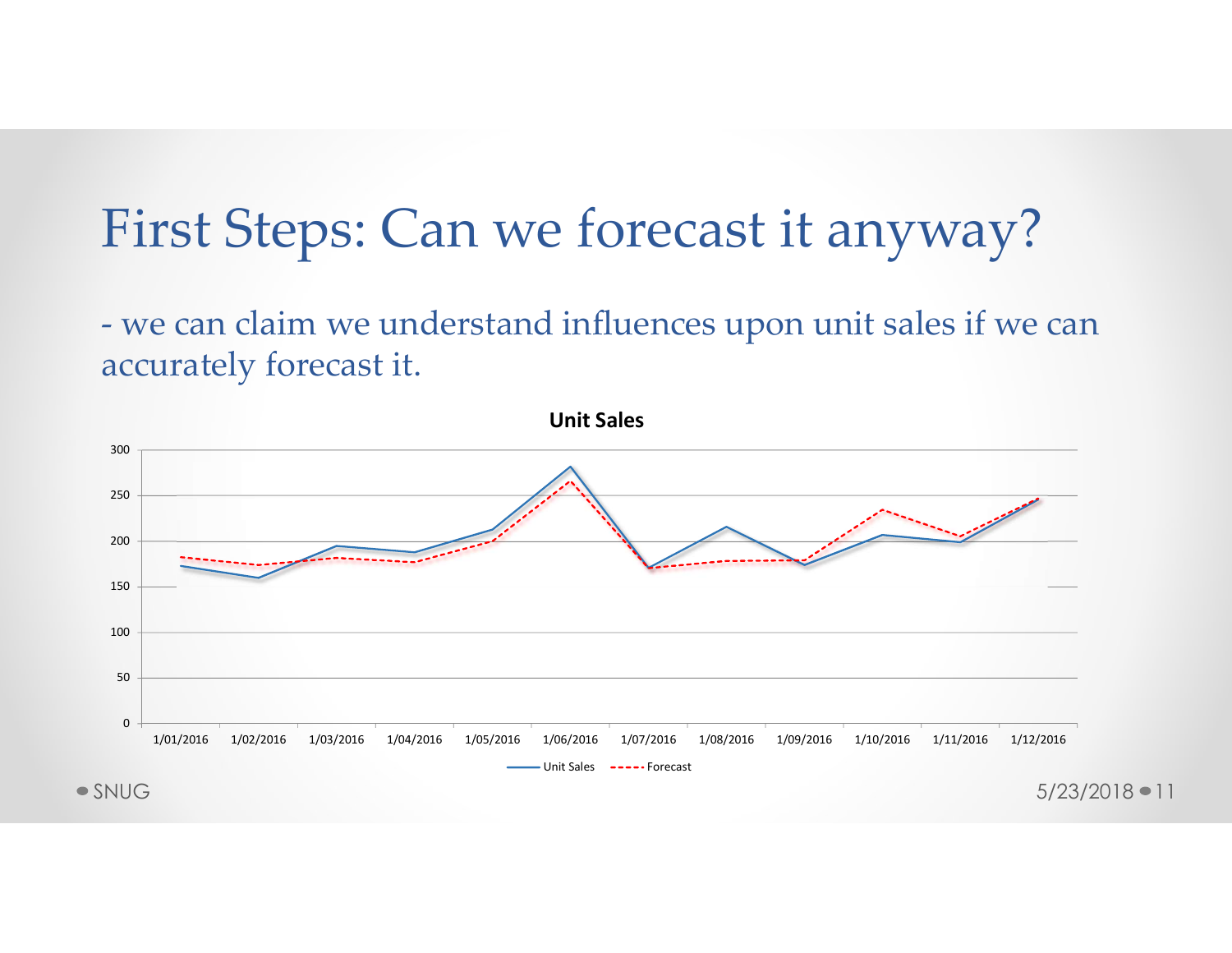## First Steps: Can we forecast it anyway?

First Steps: Can we forecast it anyway?<br>- we can claim we understand influences upon unit sales if we can<br>accurately forecast it. accurately forecast it.



Unit Sales -----Forecast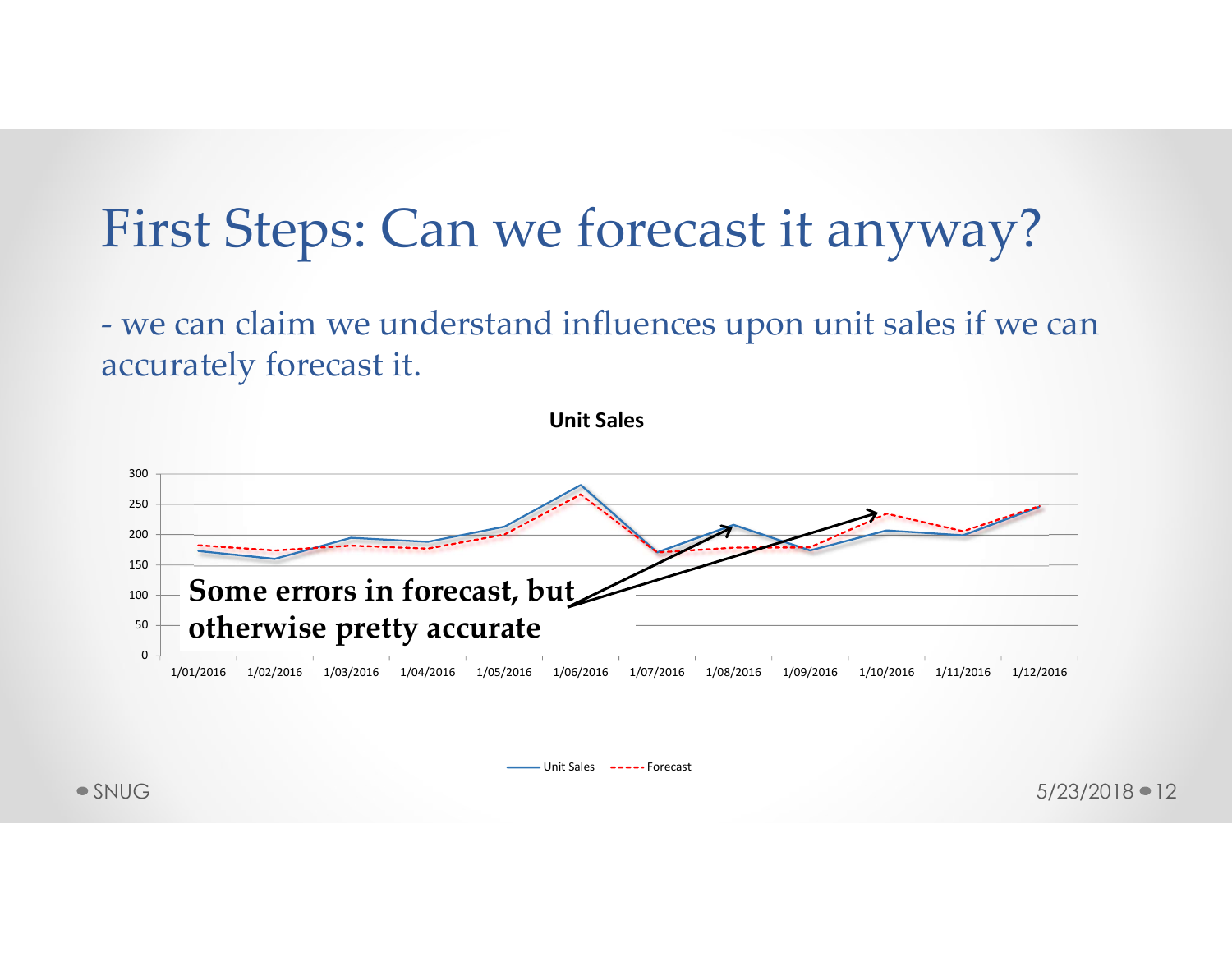## Second Steps: Establish what influence can be measured (and what cannot). Second Steps: Establish what influence can k<br>measured (and what cannot).<br>- what influences could we possibly determine?<br>- white sales

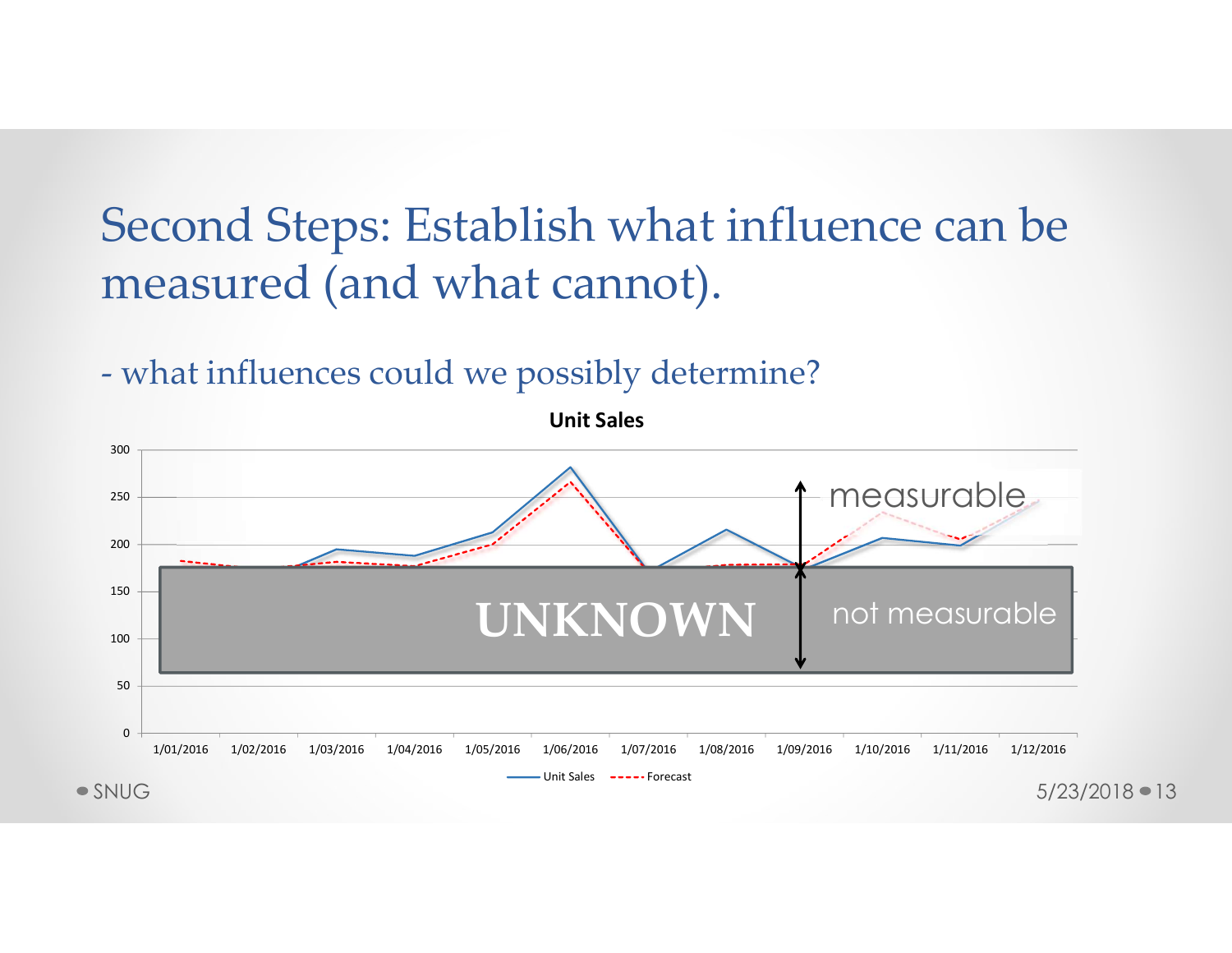## Third Steps: Simple presentation

Third Steps: Simple presentation<br>- because we are forecasting a core metric (unit sales) then our<br>influences give us direct ROI influences give us direct ROI

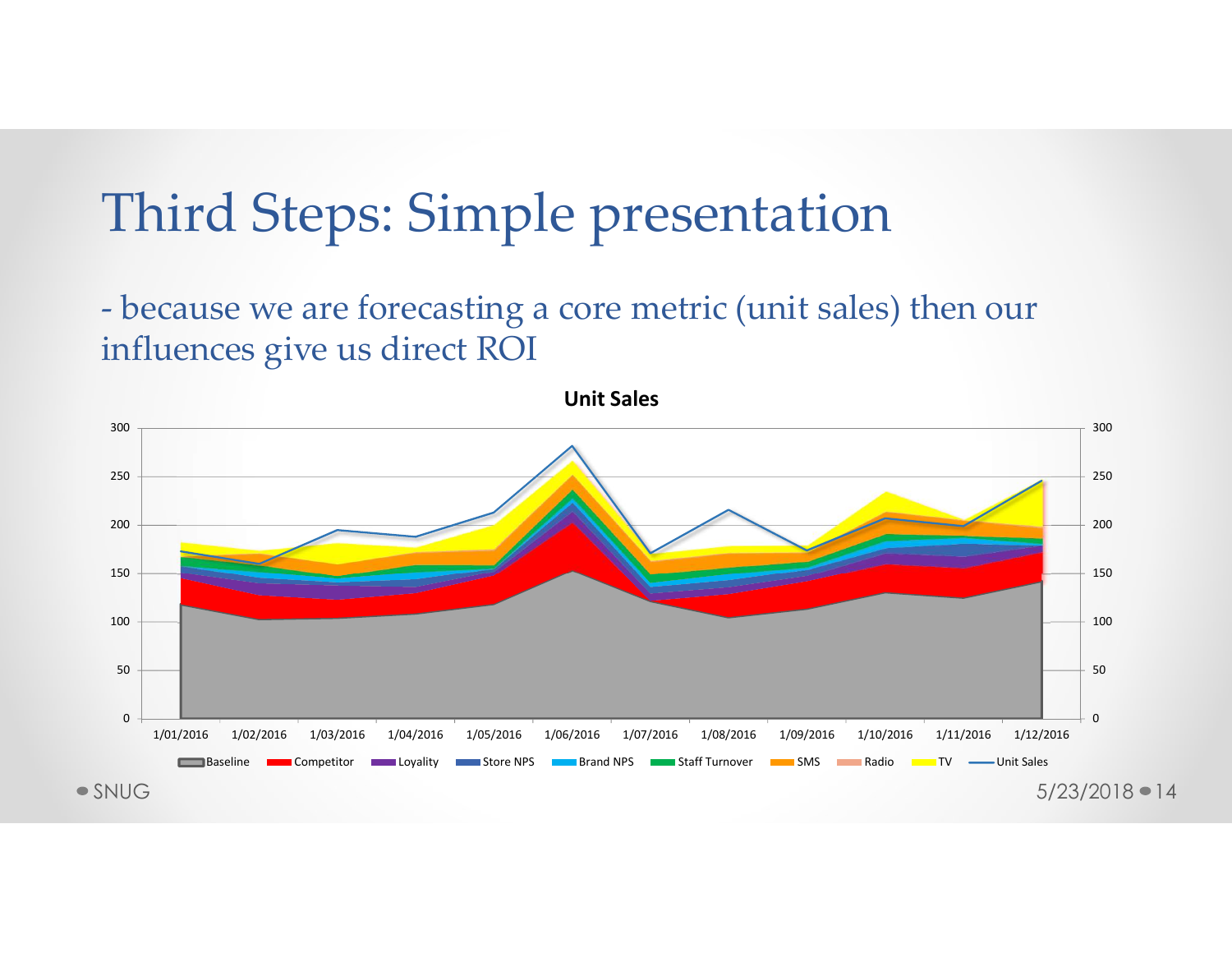### Data

Data<br>- it is 'real' data but names and meaning of the columns have been<br>anonymised. anonymised.

|    | Data                   |             |           |                                                                                                               |              |              |                    |                       |                |                                   |
|----|------------------------|-------------|-----------|---------------------------------------------------------------------------------------------------------------|--------------|--------------|--------------------|-----------------------|----------------|-----------------------------------|
|    |                        | anonymised. |           | - it is 'real' data but names and meaning of the columns have been                                            |              |              |                    |                       |                |                                   |
|    |                        |             |           |                                                                                                               |              |              |                    |                       |                |                                   |
| DT |                        | SALES_CNT   | CNT       | COMPETITOR LOYALITY_PE STORE_NPS_S BRAND_NPS_  OVER_PERCE  GN_CONTAC  RADIO_ADVE  _TV_ADVERTI<br><b>RCENT</b> | CORE_AVG     | SCORE_AVG NT | <b>STAFF_TURN</b>  | SMS_CAMPAI<br>T_COUNT | <b>RTISING</b> | <b>REPUR_SALES</b><br><b>SING</b> |
|    | 1/01/2016              | 173         | 195       | 78.78%                                                                                                        | 0.94         | 0.91         | 2.1%               | 0.00                  | 0.25           | 5.22                              |
|    | 1/02/2016              | 160         | 200       | 77.37%                                                                                                        | 0.94         | 0.89         | $0.0\%$            | 0.00                  | 0.26           | 8.13                              |
|    | 1/03/2016              | 195         | 168       | 75.51%                                                                                                        | 0.96         | 0.90         | 4.1%               | 0.01                  | 0.19           | 5.41                              |
|    | 1/04/2016              | 188         | 150       | 75.64%                                                                                                        | 0.94         | 0.87         | $0.0\%$            | 0.01                  | 0.21           | 7.69                              |
|    | 1/05/2016              | 213         | 166       | 76.44%                                                                                                        | 0.97         | 0.91         | 4.0%               | 0.02                  | 0.25           | 4.62                              |
|    | 1/06/2016              | 282         | 233       | 76.13%                                                                                                        | 0.96         | 0.92         | $0.0\%$            | 0.01                  | 0.23           | 5.19                              |
|    | 1/07/2016<br>1/08/2016 | 171<br>216  | 96        | 75.95%                                                                                                        | 0.95<br>0.95 | 0.92<br>0.90 | $0.0\%$<br>$0.0\%$ | 0.03<br>0.04          | 0.26<br>0.26   | 6.67<br>8.29                      |
|    | 1/09/2016              | 174         | 94<br>117 | 75.90%<br>76.30%                                                                                              | 0.94         | 0.92         | $0.0\%$            | 0.03                  | 0.26           | 9.93                              |
|    | 1/10/2016              | 207         | 115       | 75.81%                                                                                                        | 0.95         | 0.90         | $0.0\%$            | 0.06                  | 0.24           | 8.67                              |
|    | 1/11/2016              | 199         | 135       | 74.88%                                                                                                        | 0.91         | 0.90         | 5.4%               | 0.07                  | 0.23           | 12.28                             |
|    | 1/12/2016              | 246         | 132       | 75.36%                                                                                                        | 0.96         | 0.93         | 7.4%               | 0.05                  | 0.25           | 4.67                              |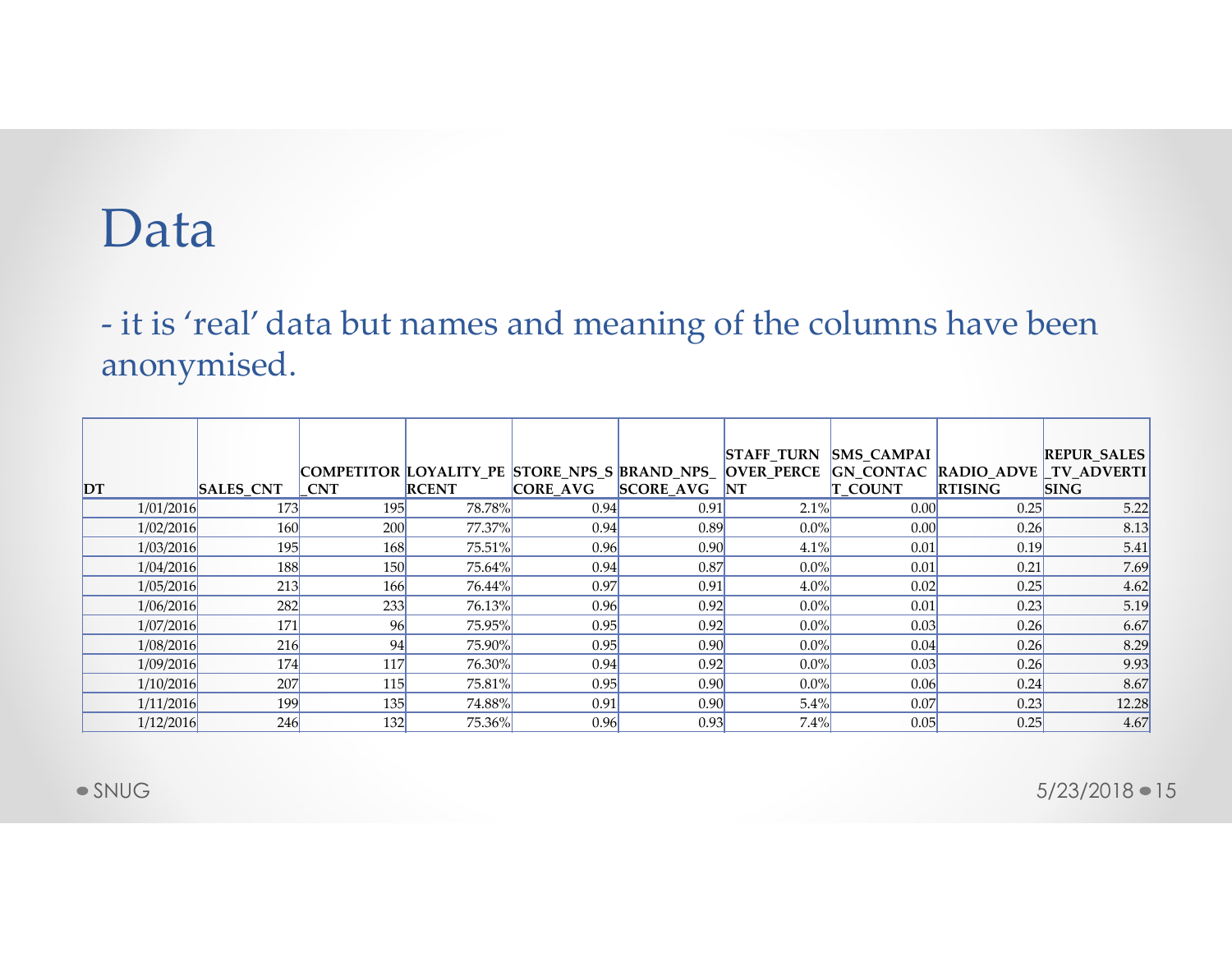### Data

#### Independent variables (regressors)

| Data                   |                  |                      |                  |              |              | Independent variables |                |                |                                                                                                         |
|------------------------|------------------|----------------------|------------------|--------------|--------------|-----------------------|----------------|----------------|---------------------------------------------------------------------------------------------------------|
|                        | Dependent        |                      |                  |              | (regressors) |                       |                |                |                                                                                                         |
|                        |                  |                      |                  |              |              |                       |                |                |                                                                                                         |
|                        |                  | variable (target)    |                  |              |              |                       |                |                |                                                                                                         |
|                        |                  |                      |                  |              |              |                       |                |                |                                                                                                         |
|                        |                  |                      |                  |              |              |                       |                |                |                                                                                                         |
|                        |                  |                      |                  |              |              |                       |                |                |                                                                                                         |
|                        |                  |                      |                  |              |              | STAFF_TURN SMS_CAMPAI |                |                | <b>REPUR_SALES</b>                                                                                      |
| DT                     | <b>SALES_CNT</b> | <b>CNT</b>           | <b>RCENT</b>     | CORE_AVG     | SCORE AVG NT |                       | <b>T_COUNT</b> | <b>RTISING</b> | COMPETITOR LOYALITY_PE STORE_NPS_S BRAND_NPS_ OVER_PERCE GN_CONTAC RADIO_ADVE TV_ADVERTI<br><b>SING</b> |
| 1/01/2016              | 173              | 195                  | 78.78%           | 0.94         | 0.91         | 2.1%                  | 0.00           | 0.25           | 5.22                                                                                                    |
| 1/02/2016              | 160              | 200                  | 77.37%           | 0.94         | 0.89         | $0.0\%$               | 0.00           | 0.26           | 8.13                                                                                                    |
| 1/03/2016              | 195              | 168                  | 75.51%           | 0.96         | 0.90         | 4.1%                  | 0.01           | 0.19           | 5.41                                                                                                    |
| 1/04/2016              | 188              | 150                  | 75.64%           | 0.94         | 0.87         | $0.0\%$               | 0.01           | 0.21           | 7.69                                                                                                    |
| 1/05/2016              | 213              | 166                  | 76.44%           | 0.97         | 0.91         | 4.0%                  | 0.02           | 0.25           | 4.62                                                                                                    |
| 1/06/2016              | 282              | 233                  | 76.13%           | 0.96         | 0.92         | $0.0\%$               | 0.01           | 0.23           | 5.19                                                                                                    |
| 1/07/2016              | 171              | 96                   | 75.95%           | 0.95         | 0.92         | $0.0\%$               | 0.03           | 0.26           | 6.67                                                                                                    |
|                        | 216              | 94                   | 75.90%           | 0.95         | 0.90         | $0.0\%$               | 0.04           | 0.26           | 8.29                                                                                                    |
| 1/08/2016              | 174              | 117                  | 76.30%<br>75.81% | 0.94         | 0.92         | $0.0\%$               | 0.03           | 0.26           | 9.93                                                                                                    |
| 1/09/2016              |                  |                      |                  | 0.95         | 0.90         | $0.0\%$               | 0.06<br>0.07   | 0.24<br>0.23   | 8.67<br>12.28                                                                                           |
| 1/10/2016              | 207              | 115                  |                  |              |              |                       |                |                |                                                                                                         |
| 1/11/2016<br>1/12/2016 | 199<br>246       | 135<br>$\boxed{132}$ | 74.88%<br>75.36% | 0.91<br>0.96 | 0.90<br>0.93 | 5.4%<br>7.4%          | 0.05           | 0.25           | 4.67                                                                                                    |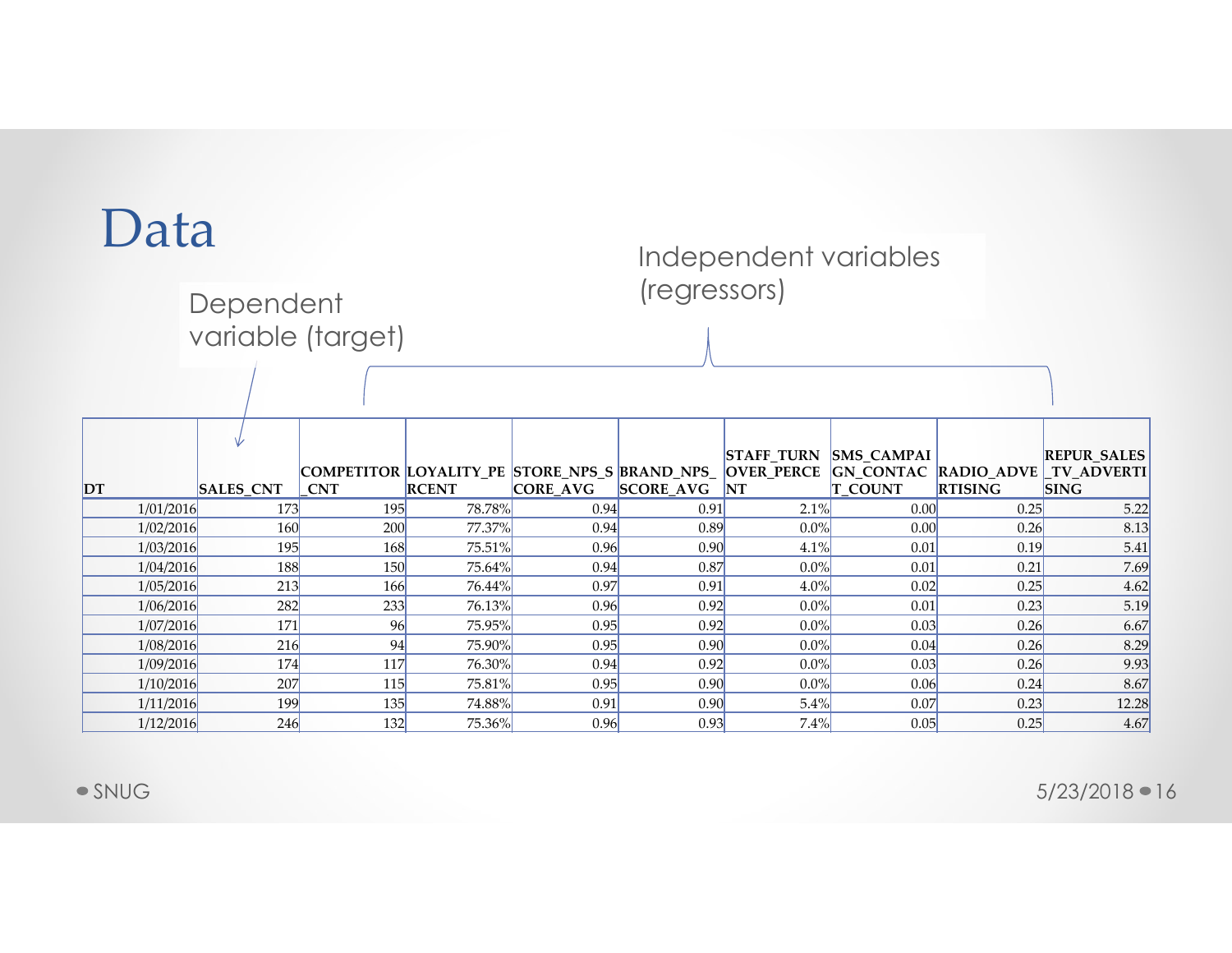## SAS High Performance Forecasting

There is a three step process to implementing UCM in SAS high performance forecasting; 1) SAS High Performance Forecastin<br>
There is a three step process to implementing UCM in S<br>
performance forecasting;<br>
1) Specify the forecast model properties<br>
2) Build the forecast model using historical data 9) SAS High Performance Forecasting<br>There is a three step process to implementing UCM in SAS high<br>performance forecasting:<br>1) Specify the forecast model properties<br>2) Build the forecast model using historical data<br>3) Score **SAS High Performance Forecasting**<br>There is a three step process to implementing UCM in SAS high<br>performance forecasting:<br>1) Specify the forecast model properties<br>2) Build the forecast model using historical data<br>3) Score

- 
- 
- 
- Specify the forecast model properties<br>
2) Build the forecast model using historical data<br>
3) Score the forecast model using data (old or new)<br>
3B) Manipulate the outputted data into something we can use<br>
5/23/2018 17<br>
5/ 3B) Manipulate the outputted data into something we can use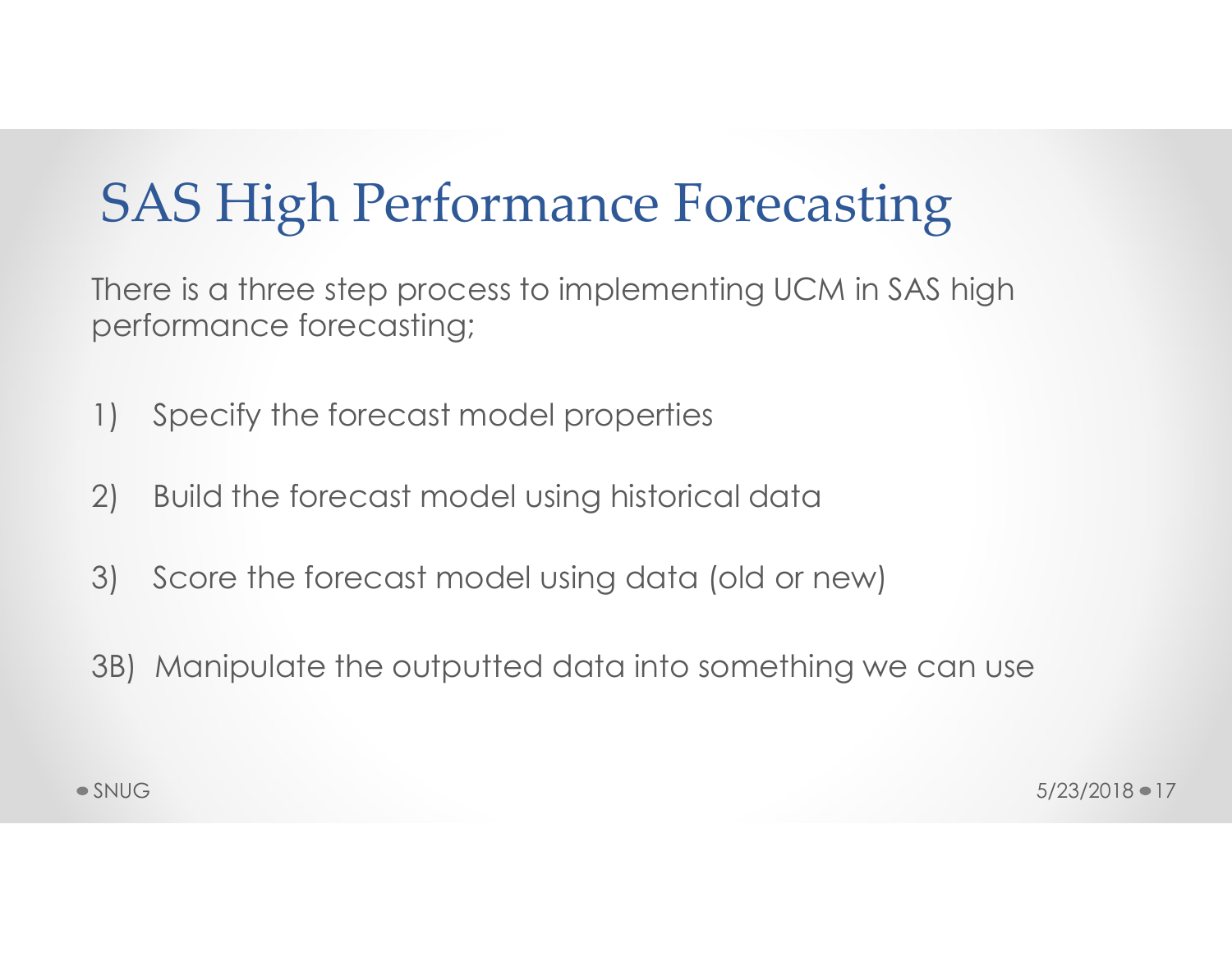## Let's Code: forecast model properties

PROC HPFUCMSPEC REPOSITORY = WORK.UCM NAME=UCM\_MODEL; FORECAST SYMBOL = NEW\_UNITS; INPUT VAR = COMPETITOR\_CNT; INPUT VAR = LOYALITY\_PERCENT; INPUT VAR = STORE\_NPS\_SCORE\_AVG; INPUT VAR = BRAND\_NPS\_SCORE\_AVG; INPUT VAR = STAFF TURNOVER PERCENT; INPUT VAR = SMS\_CAMPAIGN\_CONTACT\_COUNT; INPUT VAR = RADIO\_ADVERTISING; INPUT VAR = REPUR\_SALES\_TV\_ADVERTISING; CYCLE ; IRREGULAR; LEVEL; SLOPE VARIANCE=1 NOEST; SEASON LENGTH = 12 TYPE=TRIG; RUN;

SNUG

 $5/23/2018 - 18$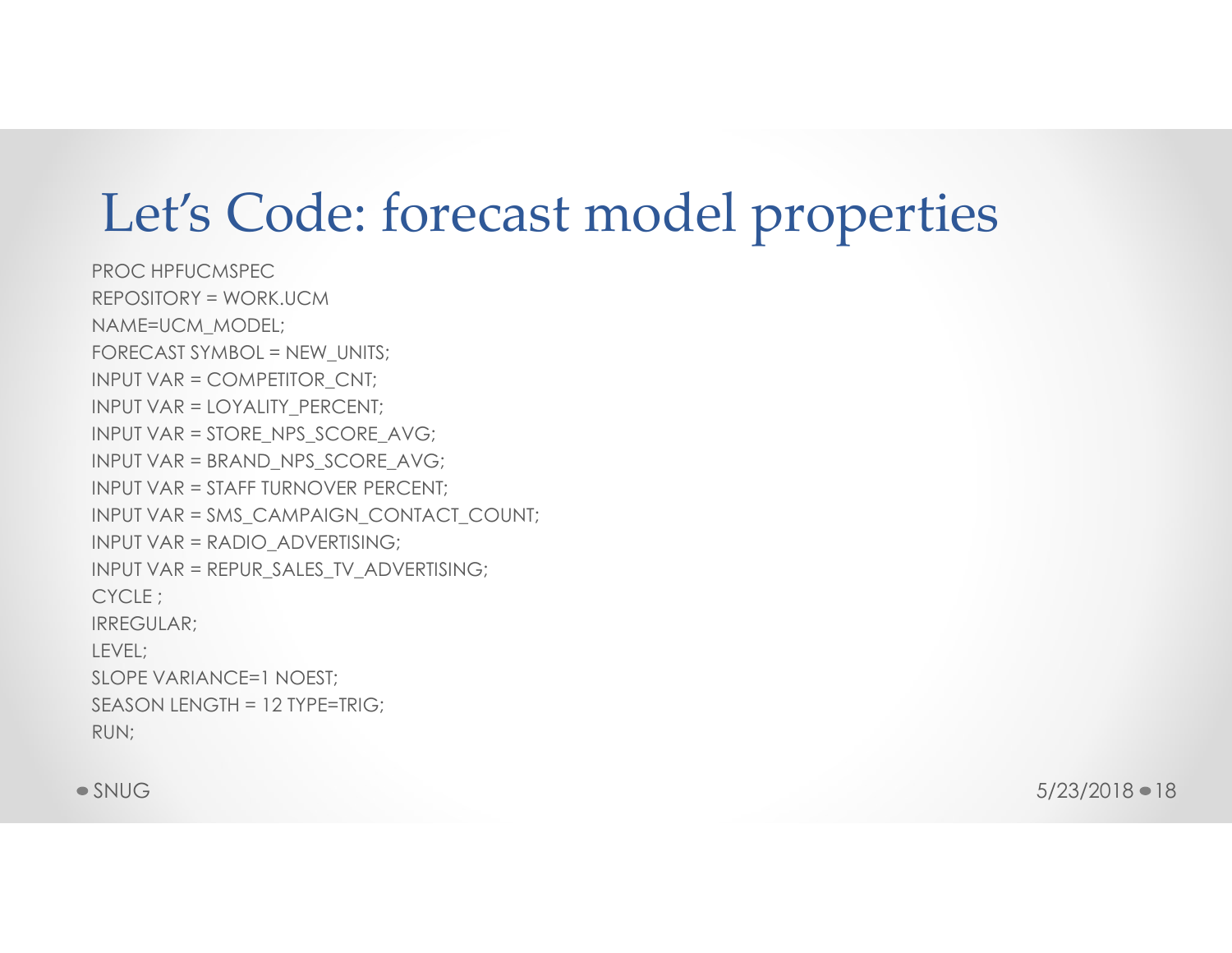## Let's Code: build forecast model

SEASONALITY=12;<br>BY SHOP\_ID;<br>ID DT INTERVAL = MONTH;<br>ID DT INTERVAL = MONTH;<br>INPUT COYALITY\_PERCENT / REQUIRED=YES ;<br>INPUT IOYALITY\_PERCENT / REQUIRED=YES ;<br>INPUT STAFF\_IURNOVER\_PERCENT / REQUIRED=YES ;<br>INPUT STAFF\_IURNOVER PROC HPFDIAGNOSE DATA = SNUG.SALES\_CNT\_INPUT OUTEST = SNUG.SALES\_CNT\_OUTPUT\_EST MODELREPOSITORY = work.ucm CRITERION = MAPE SEASONALITY=12; BY SHOP ID; ID DT INTERVAL = MONTH; FORECAST SALES\_CNT; INPUT COMPETITOR\_CNT / REQUIRED=YES ; INPUT LOYALITY PERCENT / REQUIRED=YES ; INPUT STORE NPS SCORE AVG / REQUIRED=YES ; INPUT BRAND\_NPS\_SCORE\_AVG / REQUIRED=YES ; INPUT STAFF\_TURNOVER\_PERCENT / REQUIRED=YES; INPUT SMS\_CAMPAIGN\_CONTACT\_COUNT / REQUIRED=YES; INPUT RADIO\_ADVERTISING / REQUIRED=YES; INPUT REPUR SALES TV ADVERTISING / REQUIRED=YES; RUN;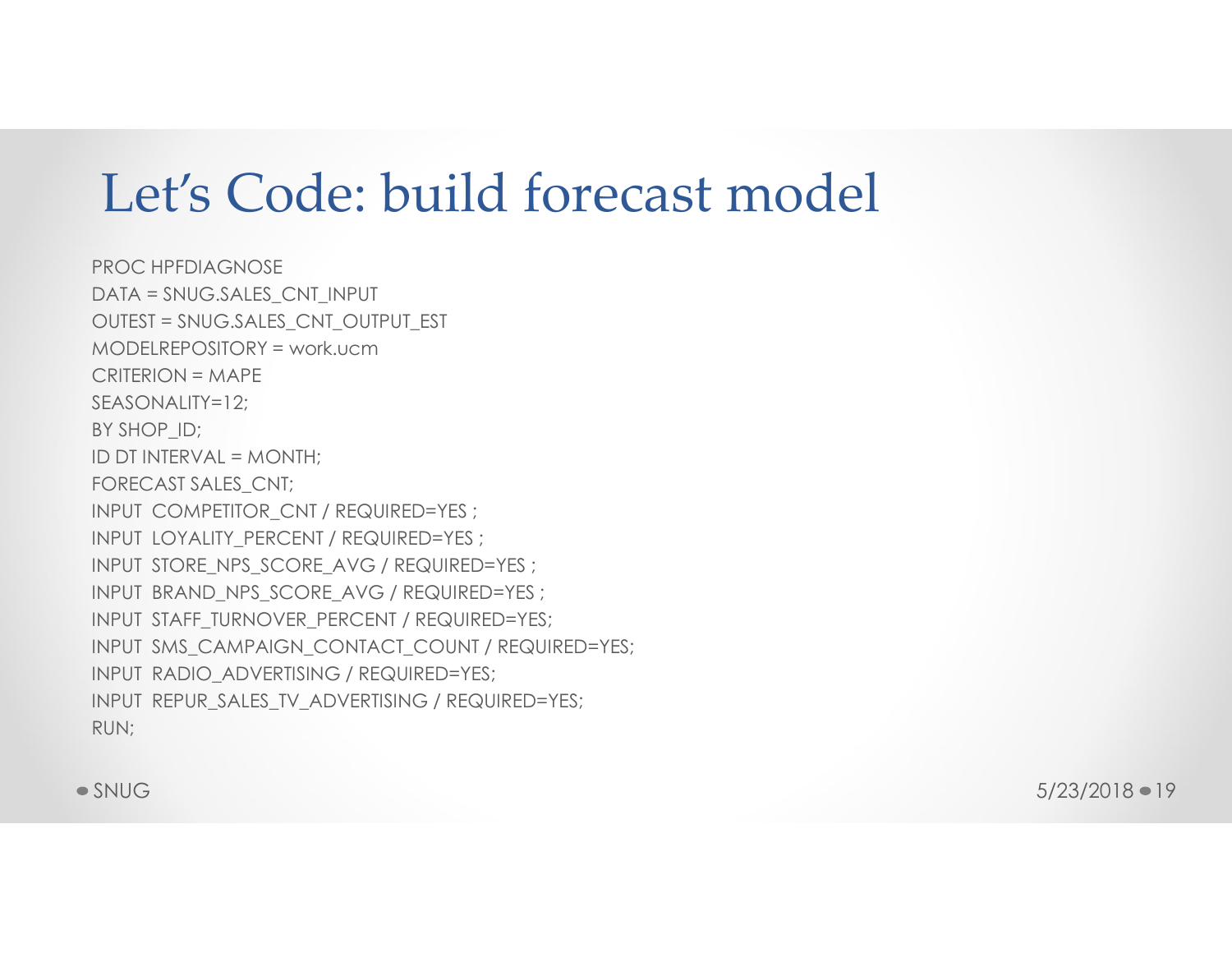## Let's Code: score forecast model

PROC HPFENGINE OUT= \_NULL\_ DATA = SNUG.SALES\_CNT\_INPUT INEST = SNUG.SALES\_CNT\_OUTPUT\_EST OUTEST = SNUG.SALES\_CNT\_OUTPUT\_EST2 OUTFOR = SNUG.SALES\_CNT\_OUTPUT\_FCAST  $OUTCOMPONENT = SNUG.SALES_CNT\_OUTPUT\_COMP_{\leq}$ MODELREPOSITORY = work.ucm LEAD=7 BACK=1; BY SHOP\_ID; ID DT INTERVAL = MONTH; FORECAST SALES\_CNT; INPUT COMPETITOR\_CNT; INPUT LOYALITY\_PERCENT; INPUT STORE\_NPS\_SCORE\_AVG; INPUT BRAND\_NPS\_SCORE\_AVG; INPUT STAFF TURNOVER PERCENT; INPUT SMS\_CAMPAIGN\_CONTACT\_COUNT; INPUT RADIO\_ADVERTISING; INPUT REPUR\_SALES\_TV\_ADVERTISING; RUN;

This has our forecast dataset

aset<br>down<br>5/23/2018 • 20 We want this dataset odel<br>This has our forecast<br>dataset<br>We want this dataset<br>- forecast broken down<br>by components by components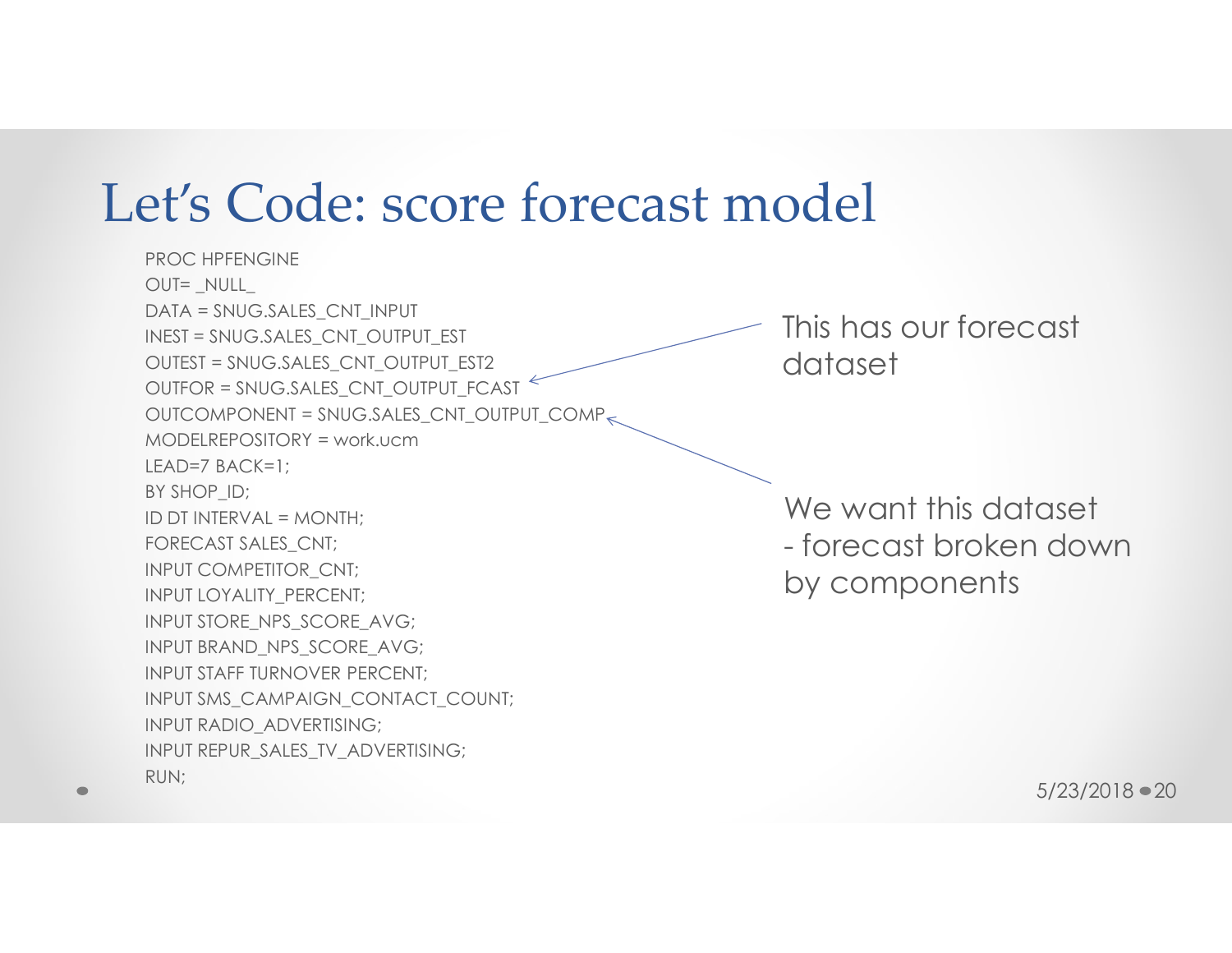## Let's Code: prepare output Let's Code: prepare output<br>Transpose output from forecast model – COMP dataset<br>
<u>PROC TRANSPOSE DATA=SNUG.SALES\_CNT\_OUTPUT\_FCAST</u><br>
ENTERING SALES\_CNT\_OUTPUT\_FCAST\_TRANS Let's Code: prepare output<br>
ranspose output from forecast model – COMP data<br>
prepare the prepare three computers in the set of the set of the set of the set of the set of the set of the<br>
prepare the set of the set of the s <sup>1/</sup>S Code: prepare output<br>pose output from forecast model – COMP dataset<br> **101/2016 COMP**<br>
<u>101/2016 COMP</u><br>
<u>101/2016 COMP</u><br>
101/2016 COMP<br>
101/2016 COMP<br>
101/2016 COMP<br>
101/2016 COMP<br>
101/2016 COMP<br>
101/2016 COMPITION CN  $\frac{1}{20}$ <br>  $\frac{1}{20}$ <br>  $\frac{1}{20}$ <br>  $\frac{1}{20}$ <br>  $\frac{1}{20}$ <br>  $\frac{1}{20}$ <br>  $\frac{1}{20}$ <br>  $\frac{1}{20}$ <br>  $\frac{1}{20}$ <br>  $\frac{1}{20}$ <br>  $\frac{1}{20}$ <br>  $\frac{1}{20}$ <br>  $\frac{1}{20}$ <br>  $\frac{1}{20}$ <br>  $\frac{1}{20}$ <br>  $\frac{1}{20}$ <br>  $\frac{1}{20}$ <br>  $\frac{1}{20}$ <br>  $\frac{1$  $\begin{array}{l|lll} \textbf{1}^{\prime}\textbf{S} & \textbf{Code:} & \textbf{prepare output}\ \textbf{1}^{\prime}\textbf{S} & \textbf{Code:} & \textbf{prepare output}\ \textbf{1}^{\prime}\textbf{S} & \textbf{Code:} & \textbf{prepare output}\ \textbf{1}^{\prime}\textbf{S} & \textbf{O} & \textbf{O} & \textbf{O} & \textbf{O} & \textbf{O} & \textbf{O} & \textbf{O} & \textbf{O} & \textbf{O} & \textbf{O} & \textbf{O} & \textbf{O} & \textbf{O} & \textbf{$ 1/01/2016 MU 0

1/01/2016 STATIONARY 0  $\begin{array}{l|lllllllll} \textbf{1}^{\prime}\textbf{S} & \textbf{Code:} & \textbf{prepare output}\ \textbf{1}^{\prime}\textbf{S} & \textbf{Code:} & \textbf{prepare output}\ \textbf{1}^{\prime}\textbf{S} & \textbf{Code:} & \textbf{prepare output}\ \textbf{1}^{\prime}\textbf{S} & \textbf{Note:} & \textbf{1}^{\prime}\textbf{S} & \textbf{Note:} & \textbf{1}^{\prime}\textbf{S} & \textbf{Note:} & \textbf{1}^{\prime}\textbf{S} & \textbf{Note:} & \textbf{1}^{\prime}\textbf$ 1/01/2016 COMPETITOR\_CNT 26.96649  $\begin{array}{l|lllllll} \textbf{1/1/2010} & \textbf{1/20110} & \textbf{1/20110} & \textbf{1/20110} & \textbf{1/20110} & \textbf{1/20110} & \textbf{1/20110} & \textbf{1/20110} & \textbf{1/20110} & \textbf{1/20110} & \textbf{1/20110} & \textbf{1/20110} & \textbf{1/20110} & \textbf{1/20110} & \textbf{1/20110} & \textbf{1/20110}$ 1/01/2016 STORE\_NPS 7.085543  $\begin{array}{l|lll} \textbf{1}'\text{S Code: prepare Output} & & & & & \text{PPC} \text{PAP} \text{ dataset} \\\text{1}'\text{S Code: } \text{DTP} \text{PAP} & \text{DTP} \text{model} - \text{COMP} \text{ dataset} \\\text{1}'\text{S ALES} & \text{CNT\_OM} \text{model} - \text{COMP} \text{ dataset} \\\text{1}'\text{S ALES} & \text{CNT\_OM} \text{model} & \text{CUT-SNUC} \text{S ALES} \text{CNT\_OM} \\\text{1}'\text{RANS} & \text{DNT\_S NUC} \text{S ALE$  $\begin{array}{l|lllllll} \textbf{1}^{\prime}\textbf{S} & \textbf{Code:} & \textbf{prepare output}\ \textbf{1}^{\prime}\textbf{S} & \textbf{Code} & \textbf{Output} \\\textbf{1}^{\prime}\textbf{S} & \textbf{O} & \textbf{O} & \textbf{O} & \textbf{O} & \textbf{O} & \textbf{O} \\\textbf{1}^{\prime}\textbf{S} & \textbf{O} & \textbf{O} & \textbf{O} & \textbf{O} & \textbf{O} & \textbf{O} \\\textbf{1}^{\prime}\textbf{S} & \textbf{O} & \textbf{O}$ <sup>1/2</sup> Code: prepare output<br>
pose output from forecast model – COMP dataset<br>
<u>EXERCISE CONFINICATION</u><br>
CONFINICATION CONFINICATION<br>
CONFINICATION CONFINICATION<br>
CONFINICATION CONFINICATION<br>
CONFINICATION CONFINED CONFINICAT PROC TRANSPOSE DATA=SNUG.SALES\_CNT\_OUTPUT\_FCAST OUT=SNUG.SALES\_CNT\_OUTPUT\_FCAST\_TRANS NAME=Source LABEL=Label; BY DEALER\_ID DT; ID COMP ; VAR \_PREDICT\_; RUN; QUIT; DT LEVEL TREND SEASON MU  $1015$ , SALES\_CNT\_OUTPUT\_FCAST\_TRANS<br>
Source<br>
Label;<br>
LER\_ID DT;<br>
MP\_;<br>
REDICT\_;<br>
<br>
LEVEL TREND SEASON MU RY<br>
1/01/2016 73.39051<br>
1/02/2016 70.56649 0 0 0 0<br>
1/02/2016 70.56649 0 5/23/2018 21 1/02/2016 70.56649 0 0 0 0

|      |           |              |              |               |    | <b>STATIONA</b> |
|------|-----------|--------------|--------------|---------------|----|-----------------|
| נ שו |           | <b>LEVEL</b> | <b>TREND</b> | <b>SEASON</b> | MU | RY              |
|      | 1/01/2016 | 73.39051     |              |               |    |                 |
|      | 1/02/2016 | 70.56649     |              |               |    |                 |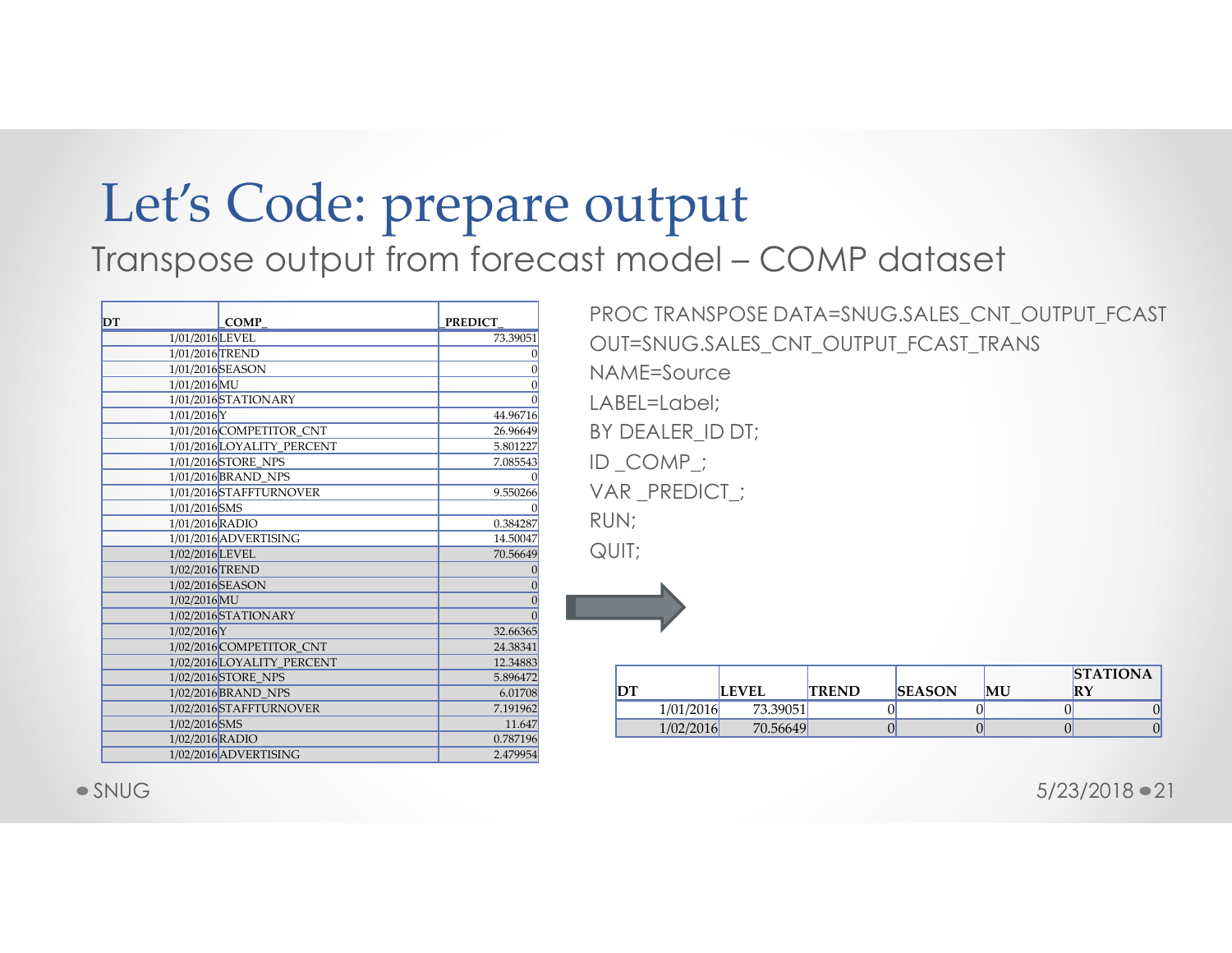## Let's Code: add components to get forecast

If you are lucky… just add up the columns to get your forecast. Let's Code: add components to get forecast<br>If you are lucky... just add up the columns to get your forecast.<br>- Compare to the SNUG.SALES\_CNT\_OUTPUT\_FCAST dataset

| Let's Code: add components to get forecast                                                                                                                                                                                                                            |                      |          |                                                        |                                                                                                                                                                 |          |                       |    |                             |                                       |
|-----------------------------------------------------------------------------------------------------------------------------------------------------------------------------------------------------------------------------------------------------------------------|----------------------|----------|--------------------------------------------------------|-----------------------------------------------------------------------------------------------------------------------------------------------------------------|----------|-----------------------|----|-----------------------------|---------------------------------------|
| If you are lucky just add up the columns to get your forecast.<br>- Compare to the SNUG.SALES_CNT_OUTPUT_FCAST dataset                                                                                                                                                |                      |          |                                                        |                                                                                                                                                                 |          |                       |    |                             |                                       |
| Trend, cycle etc components<br>FCST_SAL FCST_SAL FCST_SAL FCST_SAL ES_CNT_S<br>ES_CNT_L ES_CNT_T ES_CNT_S ES_CNT_  TATIONA  FCST_SAL  OMPETIT  OYALITY_ TORE_NP  RAND_NP TAFFTUR  ES_CNT_S ES_CNT_R V_ADVER<br><b>REND</b><br>EASON<br>EVEL<br>73.39051<br>$= 182.65$ | $\mathbf{M}$ U<br>RY | FCST_SAL | ES CNT_YOR_CNT PERCENT S<br>44.96716 26.96649 5.801227 | Independent components (regressors)<br>FCST_SAL FCST_SAL FCST_SAL FCST_SAL FCST_SAL<br>ES_CNT_CES_CNT_L ES_CNT_S ES_CNT_B ES_CNT_S FCST_SAL  FCST_SAL  ES_CNT_T | 7.085543 | NOVER<br>$0$ 9.550266 | MS | <b>ADIO</b><br>$0$ 0.384287 | FCST_SAL<br><b>TISING</b><br>14.50047 |
| You may not be lucky (this may be because there are significant<br>events, level shift, some variables have a negative influence, or other<br>challenges)<br>$\bullet$ SNUG                                                                                           |                      |          |                                                        |                                                                                                                                                                 |          |                       |    |                             | $5/23/2018$ $\bullet$ 22              |
|                                                                                                                                                                                                                                                                       |                      |          |                                                        |                                                                                                                                                                 |          |                       |    |                             |                                       |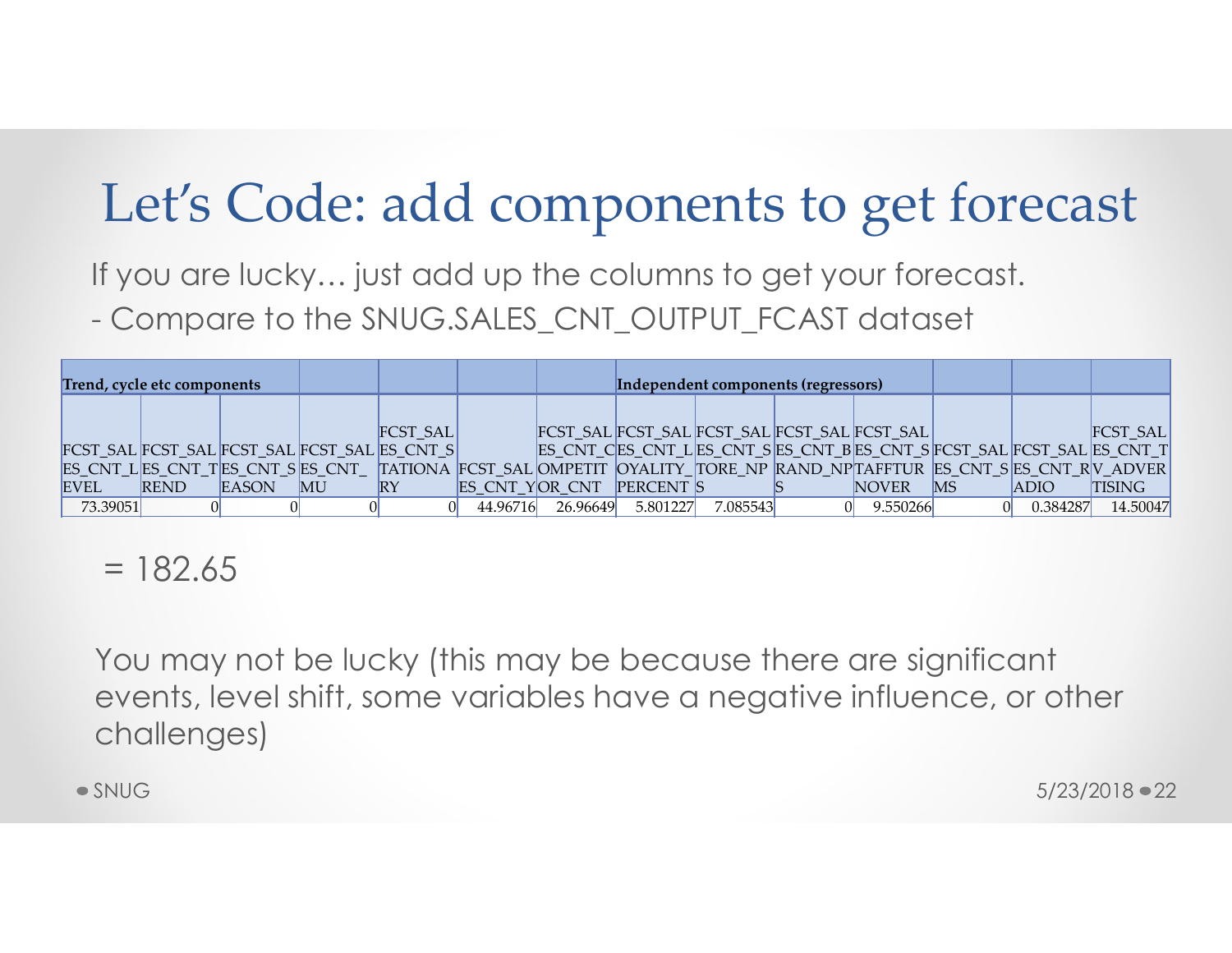## Recode: go back, data prep or rescale

If you are unlucky.

- 
- Recode: go back, data prep or resca<br>If you are unlucky.<br>- Consider transforming your input variables<br>- Remove outliers (and other obvious data preparation :<br>- might have missed) Recode: go back, data prep or rescale<br>If you are unlucky.<br>- Consider transforming your input variables<br>- Remove outliers (and other obvious data preparation steps you<br>might have missed)<br>- If all fails, a lazy fix: might have missed)
- might have missed)<br>
If all fails, a lazy fix:<br>
Sum the components, convert each to a percentage, then<br>
multiple by the forecast (from SNUG SALES\_CNT\_OUTPUT\_FCAST).<br>
Example:<br>
73.4 0.0 0.0 0.0 0.0 45.0 27.0 5.8 7.1 0.0 9.6 Recode: go back, data journal if you are unlucky.<br>
If you are unlucky.<br>
- Consider transforming your input v<br>
- Remove outliers (and other obviou<br>
might have missed)<br>
- If all fails, a lazy fix:<br>
Sum the components, conver Sum the components, convert each to a percentage, then multiple by the forecast (from SNUG.SALES\_CNT\_OUTPUT\_FCAST). Example: bu are unlucky.<br>
Consider transforming your input variables<br>
Remove outliers (and other obvious data preparation steps you<br>
If all fails, a lazy fix:<br>
Sum the components, convert each to a percentage, then<br>
multiple by the Consider transforming your input variables<br>
Remove outliers (and other obvious data preparation steps you<br>
might have missed)<br>
If all fails, a lazy fix:<br>
Sum the components, convert each to a percentage, then<br>
multiple by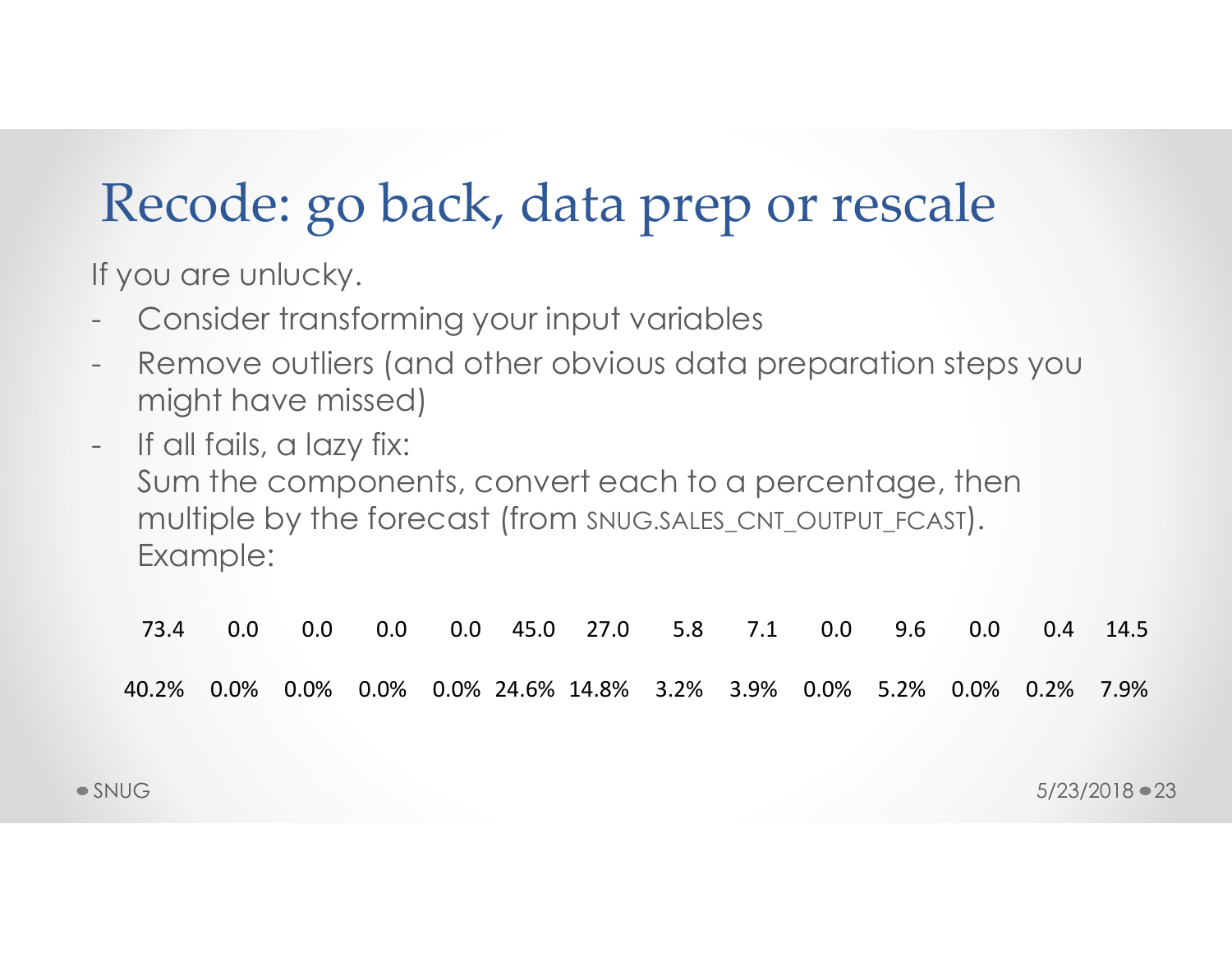## Final Steps

- Final Steps<br>
1) Consider analysing the differences between the influence of input<br>
variables over time. When was a specific channel or input most<br>
influential? variables over time. When was a specific channel or input most influential? Final Steps<br>
2) Consider analysing the differences between the influence of input<br>
variables over time. When was a specific channel or input most<br>
influential?<br>
2) Create a fancy dashboard - yes, even a piechart showing<br>
i
- influence for selected time period.